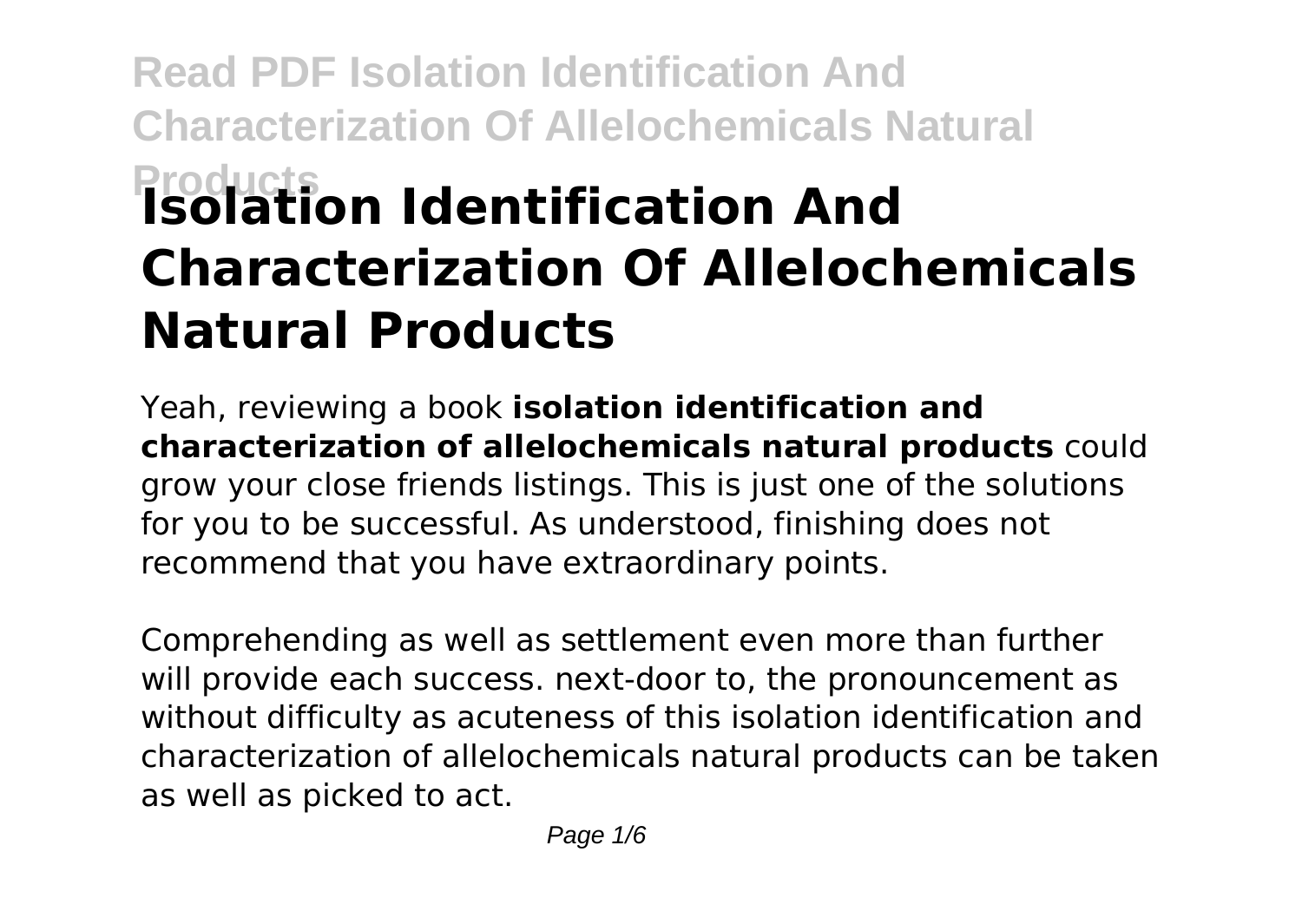## **Read PDF Isolation Identification And Characterization Of Allelochemicals Natural Products**

Library Genesis is a search engine for free reading material, including ebooks, articles, magazines, and more. As of this writing, Library Genesis indexes close to 3 million ebooks and 60 million articles. It would take several lifetimes to consume everything on offer here.

#### **Isolation Identification And Characterization Of**

Strain: Isolation and identification of a unknown bacterium, which is occasionally found in the S. aureus culture medium exert a significant inhibitory effect on its growth. The antibiotic test consists of a cohort of 19 bacteria that were obtained from the Laboratory of Animal Medicine at Anhui Science and Technology University (Anhui, China).

### **Isolation, identification and characterization of novel ...** In this review, we discuss the biogenesis, release, isolation,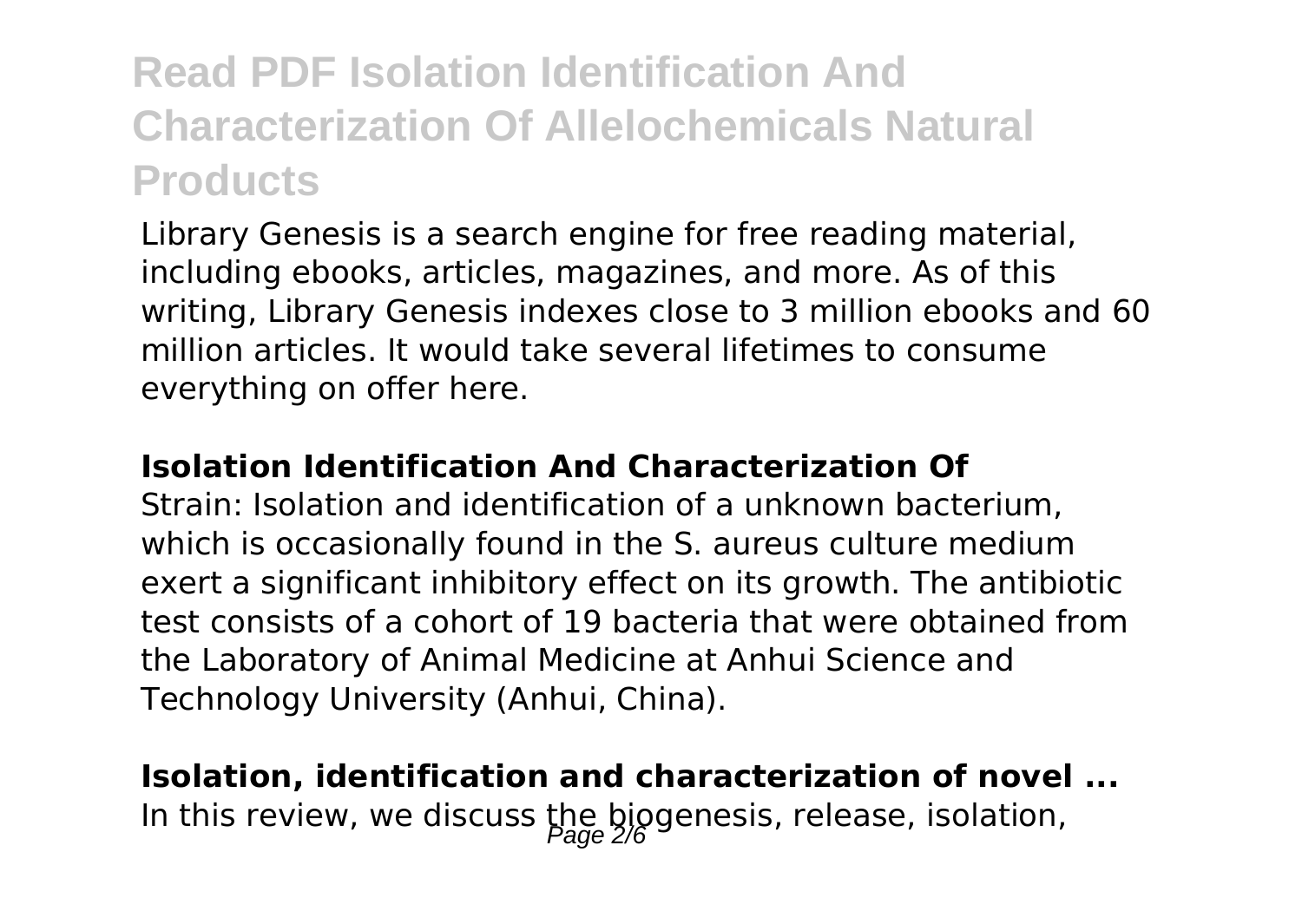**Read PDF Isolation Identification And Characterization Of Allelochemicals Natural Products** characterization, and biological functions of exosomes as well as their clinical application and challenges related to technical and biological issues and clinical translation. ... In addition, serum- or plasma-derived exosomes can contain DNA useful for the identification of ...

#### **Isolation and characterization of exosomes for cancer research**

Isolation, Identification, and Bioinformatic Analysis of Antibacterial Proteins and Peptides from Immunized Hemolymph of Red Palm Weevil Rhynchophorus ferrugineus. ... Characterization and identification of novel antidiabetic and antiobesity peptides from camel milk protein hydrolysates. Food Chemistry, 259 ...

### **Recent Findings on the Isolation, Identification and ...** Abstract. Listeria monocytogenes is an important food-borne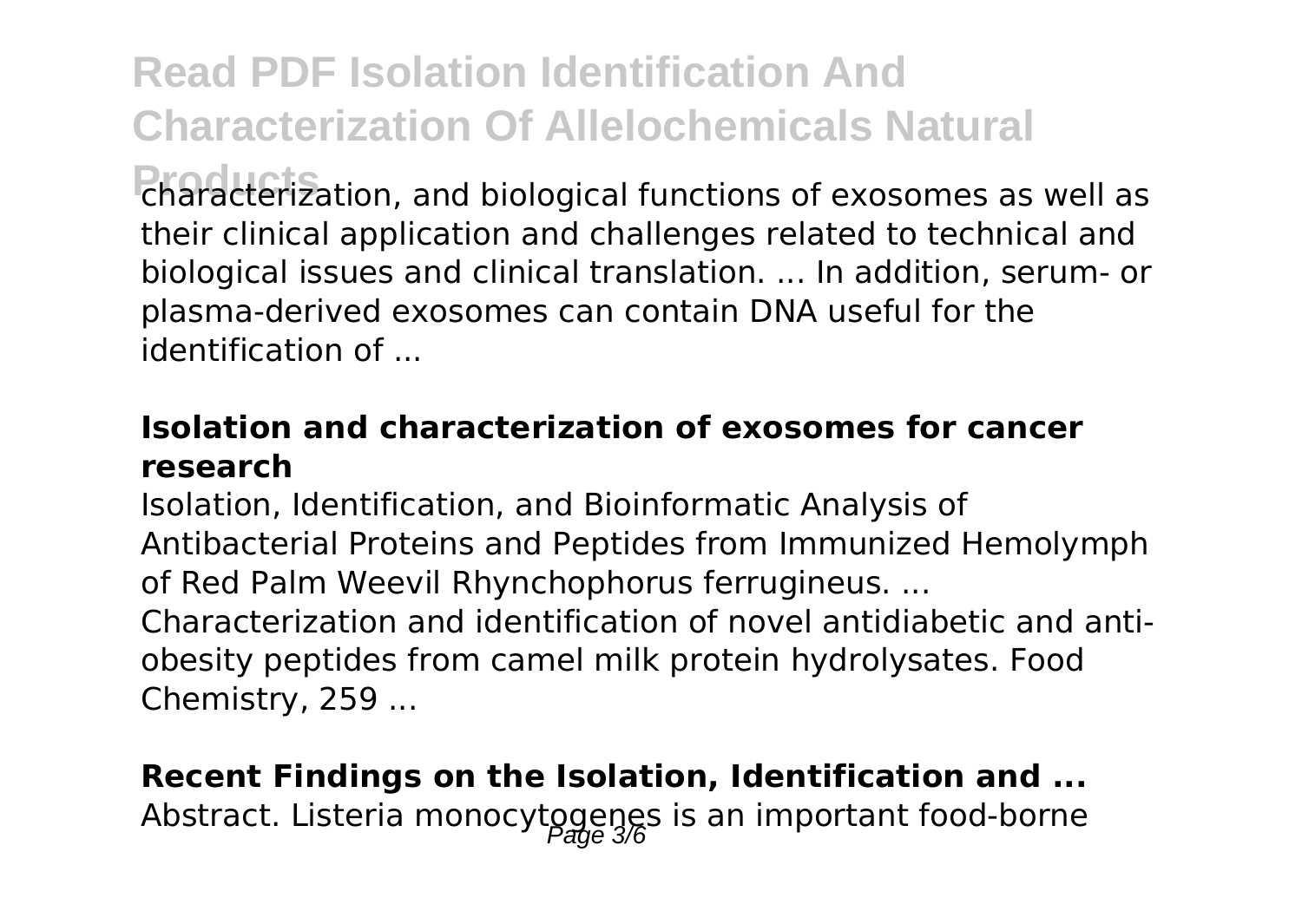**Read PDF Isolation Identification And Characterization Of Allelochemicals Natural Products** pathogen and is widely tested for in food, environmental and clinical samples. Identification traditionally involved culture methods based on selective enrichment and plating followed by the characterization of Listeria spp. based on colony morphology, sugar fermentation and haemolytic properties.

**Methods for the isolation and identification of Listeria ...**

The genome-wide identification and characterization of bHLH gene family has been conducted in many plants [14, 27, 28]. There is 162 bHLH genes in Arabidopsis , 192 in tobacco, 159 in tomato, and 188 in apple, which can be divided into 15–26 subfamilies [ 28 ].

#### **Genome-wide identification and characterization of PdbHLH ...**

Chen, S.N., Gan, Z., Hou, J. et al. Identification and establishment of type IV interferon and the characterization of interferon-υ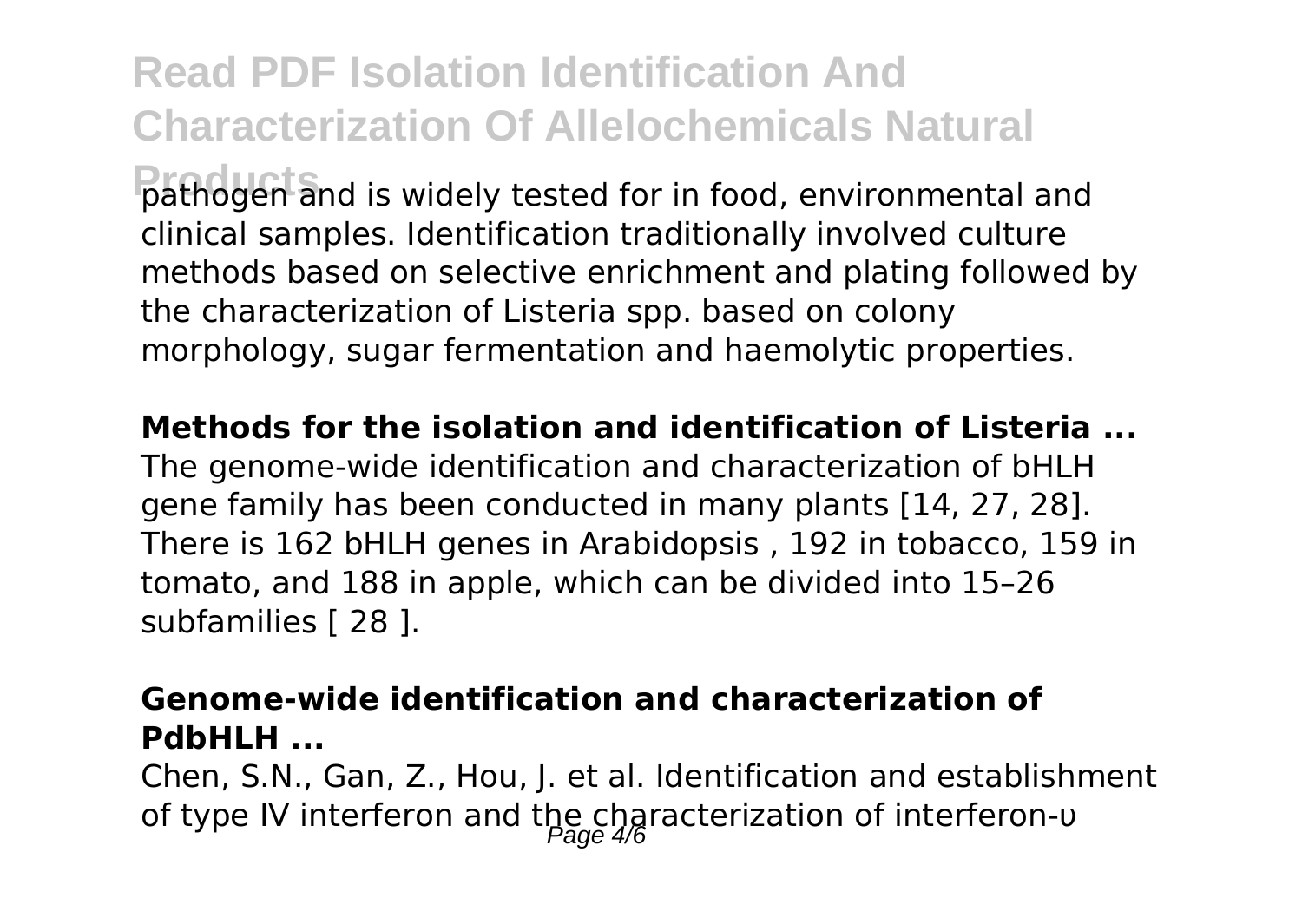## **Read PDF Isolation Identification And Characterization Of Allelochemicals Natural Products** including its class II cytokine receptors IFN-υR1 and IL-10R2.

**...**

## **Identification and establishment of type IV interferon and**

applied to the identification of microplastics. Microplastics – common materials A microplastic is a small piece of plastic that is <5 mm in size.1 A list of common polymers found in microplastics is provided in Table 1. Of these materials, polypropylene and polyethylene are particularly prevalent in the environment due to their

#### **Guide to the identification of microplastics by FTIR and ...**

1. production, identification and characterization of the cell substrate; 2. validation of the manufacturing process for removal ... for the isolation of the tissues from which the line was ...

## **Points to Consider on the Characterization of Cell Lines ...**